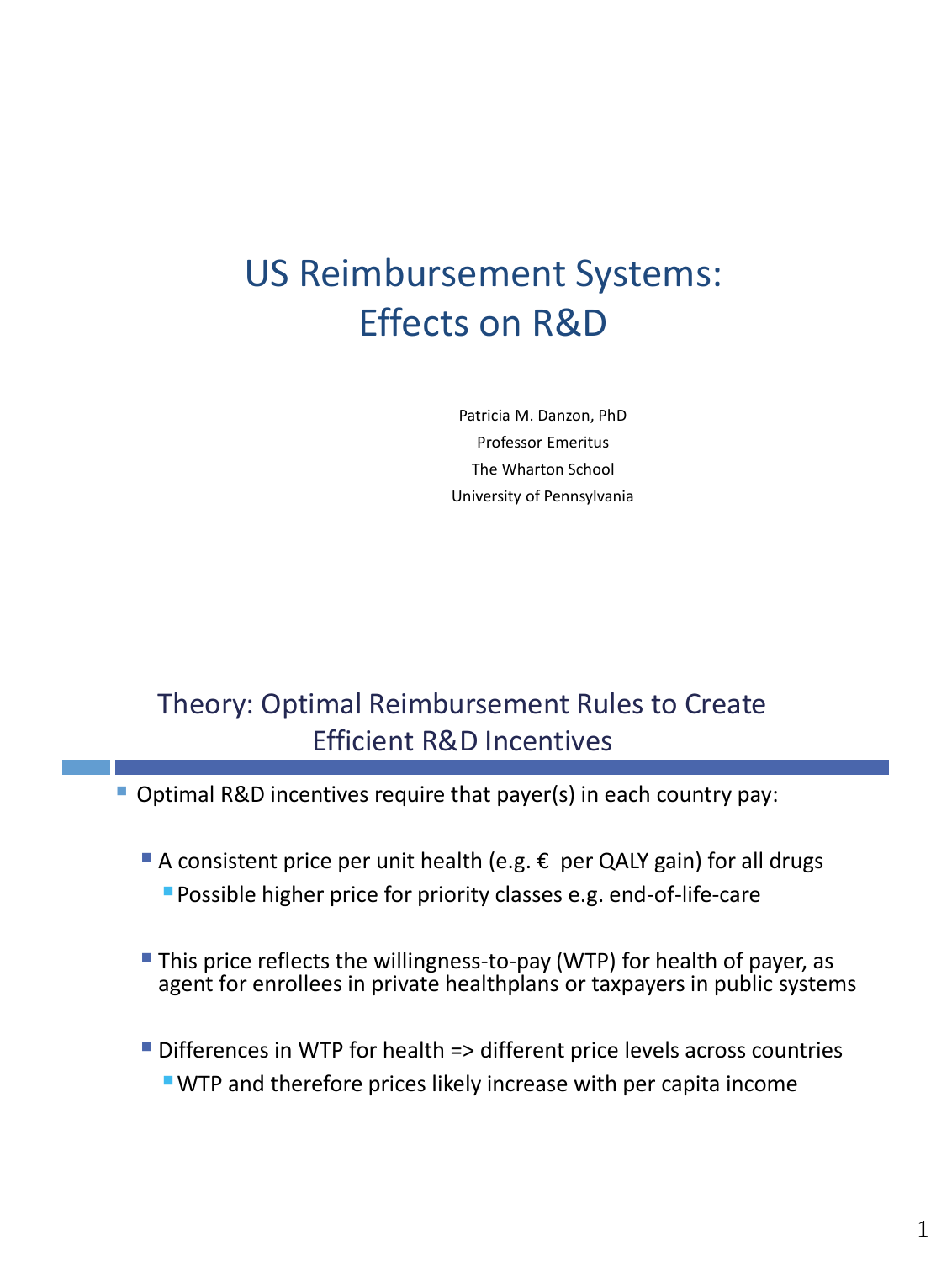## US: Manufacturers Set Prices; Payer Reimbursement not Based on WTP: 1. Pharmacy-dispensed Drugs

- Health plans try to negotiate rebates off mfr. list price in return for putting drug on preferred formulary tier with lower patient co-pay
	- **Competitive rebating IF close substitute drugs or generics in class**
- For differentiated, specialty drugs, health plans lack leverage =>
- $\blacksquare$  Most specialty drugs are on 4<sup>th</sup> tier with 20-30% co-insurance
	- Would be unaffordable for most patients ….. but few pay, due to:
		- **Stop-loss limits on patient cost-sharing**
		- Medicare and Medicaid low-income subsidies, Medigap supplements
		- Manufacturer coupons
- Full coverage makes patients price-insensitive => What limits price?

### US: Free pricing + Reimbursement Not Based on WTP (2): Infusions and Inpatient Drugs

- 2. Infused biologics: Physicians "buy and bill" for infusions etc., reimbursed at Manufacturer's Average Sales Price (ASP) $_{(Q-2)} + 6\%$ 
	- Higher ASP => *larger* margin for provider
	- **Pres. Trump has proposed reimbursement at external reference price +** flat fee…….TBD
		- **Previous proposals to change/limit ASP+6% were defeated**

3. Inpatient drugs: Bundled (DRG) payments to hospitals include drugs => hospitals as price-sensitive customers constrain prices for inpatient drugs

**Pricing Bias: inpatient (e.g. antibiotics) vs. infused biologics and specialty**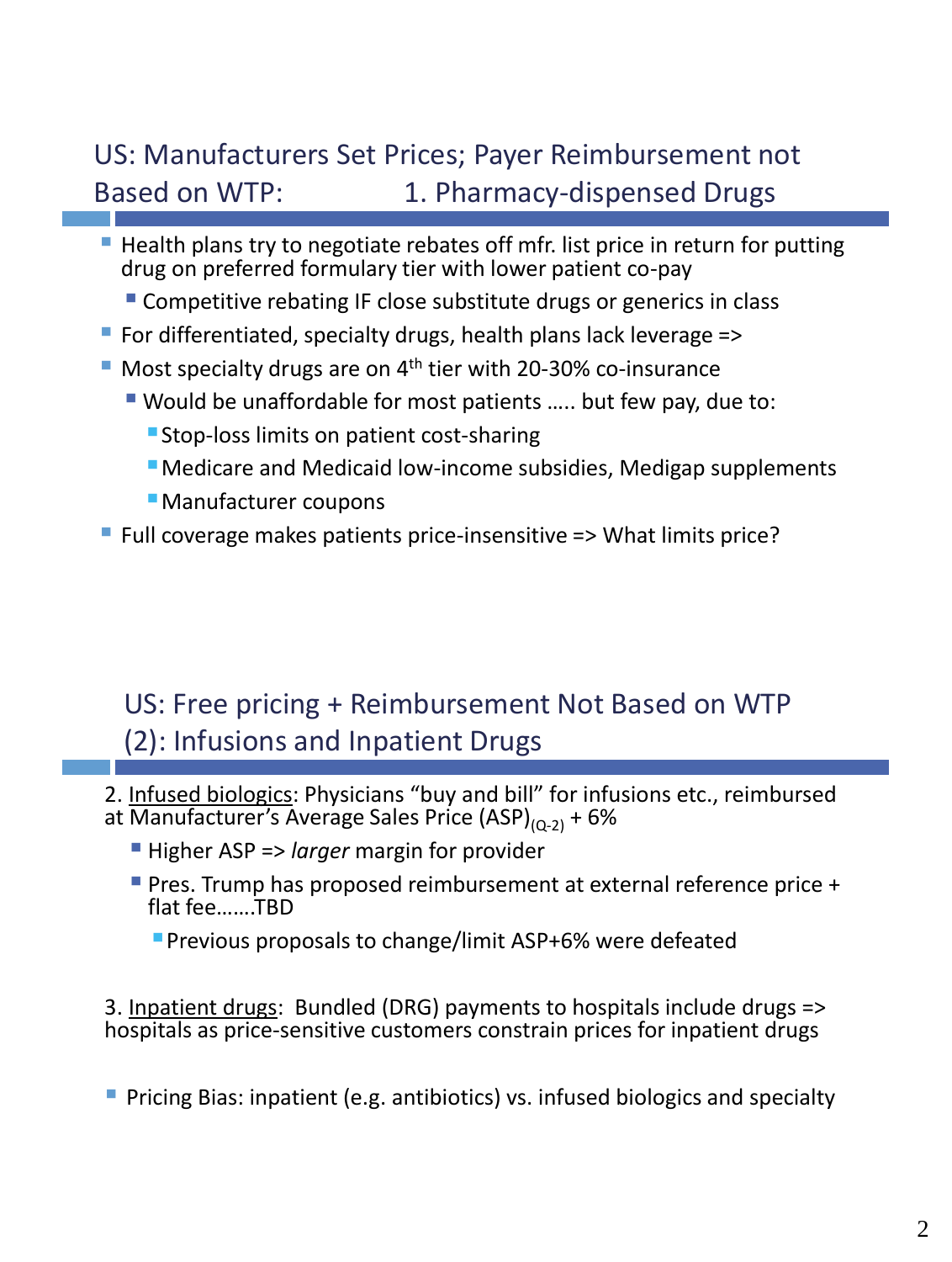US Free Pricing with Few Constraints => US Prices Diverge from ex-US Prices

- US Brand price growth exceeds GDP growth
	- **Launch price growth exceeds health gain of new drugs** 
		- Howard, D.H., Bach, P.B., Berndt, E.R. et al. 2015. "Pricing in the market for anticancer drugs." *J. Economic Perspectives* 29:139-162.
	- Post-launch price increases  $\sim$  5-10% p.a.
- **EX-US: Most payers target stable health budget as % of GDP and** constrain price vs. incremental value
- **Implications/Predictions:** 
	- **Divergence of US vs. ex-US prices**
	- **Bias across classes within US pricing**





Source: Canada Patented Medicine Prices Review Board, Annual Report 2016, http://www.pmprb-cepmb.gc.ca/view.asp?ccid=1334#a6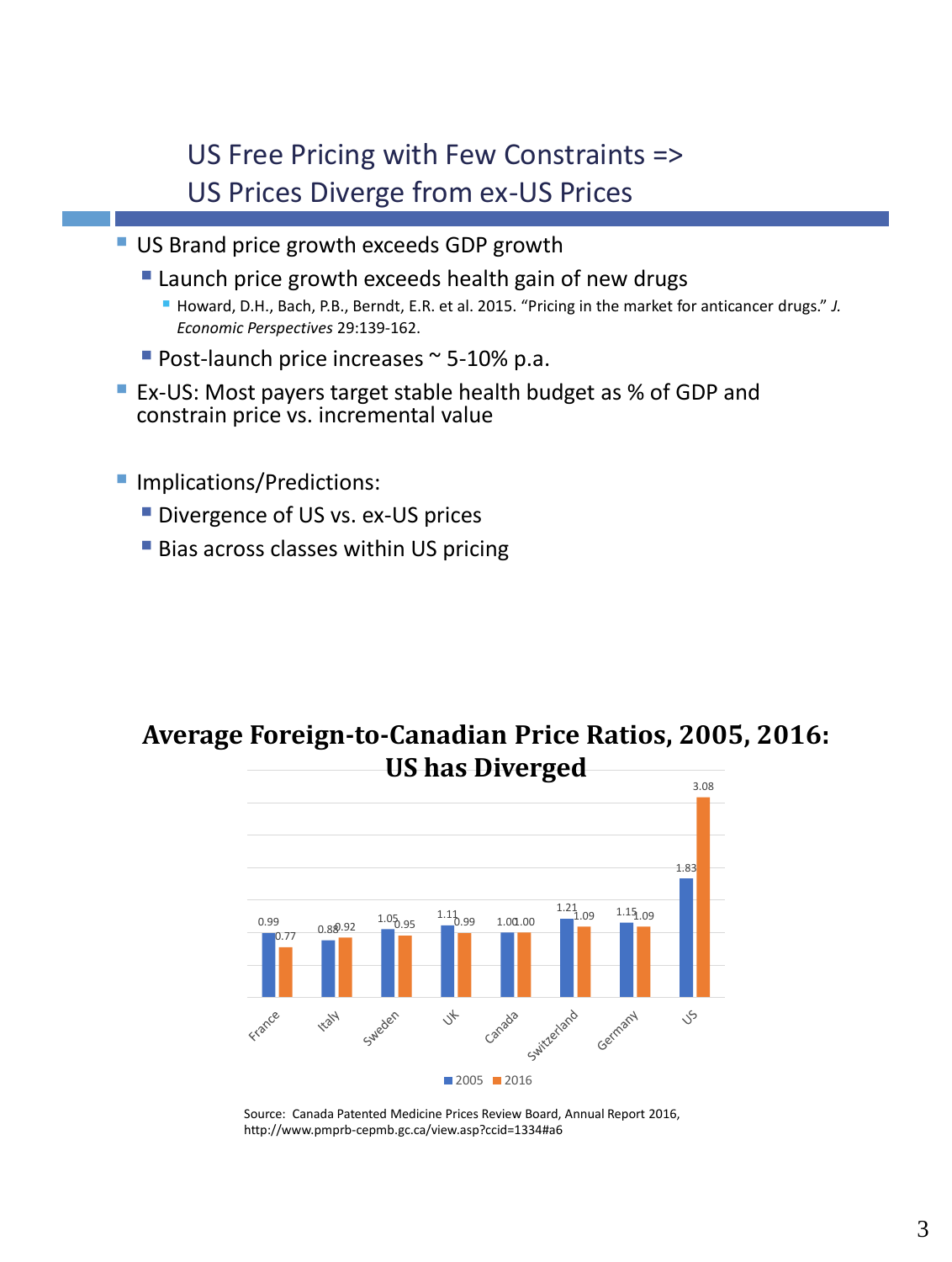

#### **Average Foreign-to-Canadian Price Ratios, Patented Drugs, and GDP Per Cap. 2016. OECD Countries**

[Source: Canada Patented Medicine Prices Review Board, Annual Report 2016, http://www.pmprb](http://www.pmprb-cepmb.gc.ca/view.asp?ccid=1334#a6)cepmb.gc.ca/view.asp?ccid=1334#a6 and World Bank data, https://data.worldbank.org/indicator/NY.GDP.PCAP.PP.CD

## Orphan Drugs (ODs): Price Premium Necessary or Distortionary?

- 1983 US Orphan Drug Act: R&D tax credits +grants; 7yr market exclusivity (no competitors) for each OD indication; user fee waivers
- **Informally, ODs also command much higher prices**
- 2016 Av. Cost per patient year: \$140,443 OD vs. \$27,756 non-OD
	- (Evaluate Pharma, *Orphan Drug Report 2017)*
	- Highest priced ODs > \$500,000 and rising
- Rationalization for OD price premium is based on few patients
	- "Producers need to recoup (fixed) R&D cost over few patients"
	- "Budget impact on payers is modest"